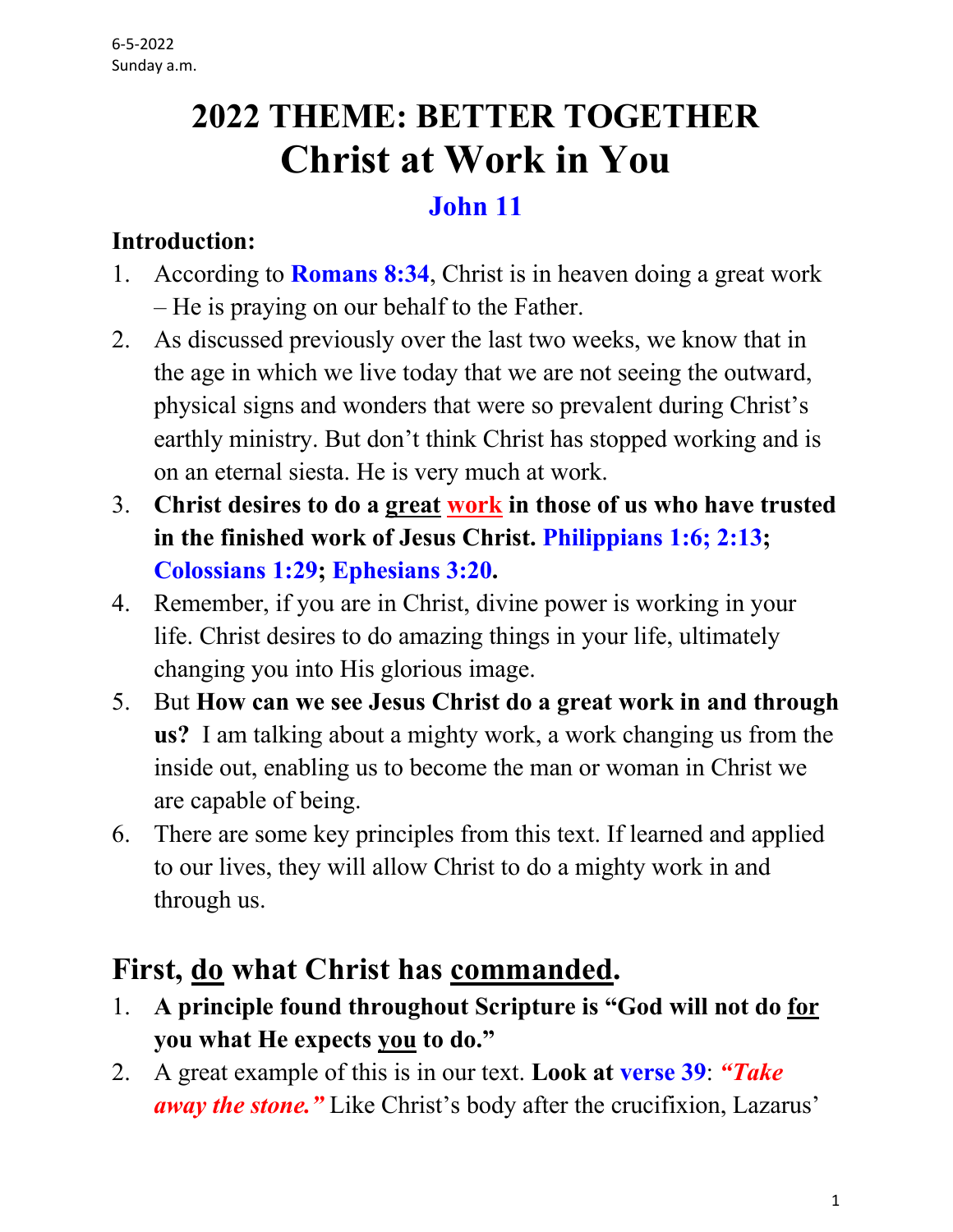body was laid in some type of man-made chamber which had a huge stone rolled in front of it (**vs. 38**).

- 3. Lazarus could not come out unless the stone was moved. Could Jesus have miraculously rolled the stone away? Absolutely! But in the case of Lazarus, a miracle was not necessary. The men that were there were capable of rolling it away.
- 4. **It took a miracle to raise Lazarus from the dead, but it took willing men to move the stone from the grave.**

 God doesn't work miracles when we can do the work. **Being spiritually lazy doesn't provoke God to work miracles on our behalf.**

 Miracles are not intended to be a substitute for hard work and responsibility.

5. **What is the application here? If you want Christ to do a great work in and through you, you must apply yourself to grow spiritually.** You must set aside time for prayer and Bible study. (Get in a small group Bible Study, take an online Bible class, and read and study out some great biographies and sermons of past preachers and evangelists.)

> **God is not going to do these for you, nor will He force you. You have to roll away the stone from your heart, allowing Christ to do a great work in and through you, changing you into His image.**

6. A great example is found in **2 Corinthians 3:12-18**, please turn with me there, and let's look at this together. *(a veil over hearts)*.

 Notice our responsibility *("turn to the Lord"-vs. 16*), but then Christ does by His Spirit what we can't do ourselves (*"transformed"* – changed-**vs. 18**). Having *"removed"* (taken away; cast-off-**vs. 16**) the veil by turning to the Lord, allows Christ to miraculously transform our lives.

When we remove the stone or veil from our hearts, by truly seeking the Lord, the Spirit of God sets us free (**vs. 17**). We are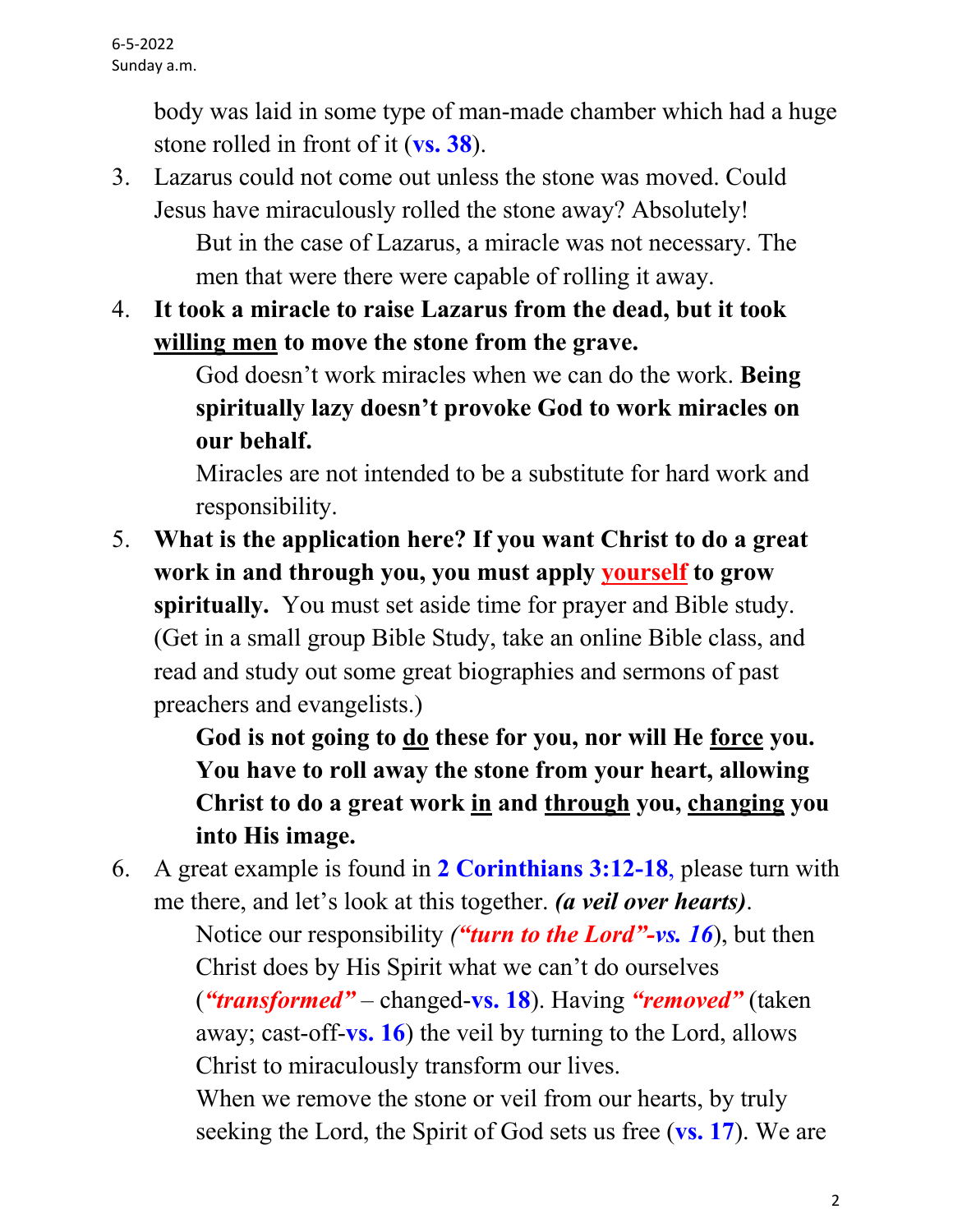free to love, free to serve, free to give, free to forgive, etc. He produces the Christ-life in and through us! **Galatians 2:20**

- 7. In what areas of your life do you need God to do a great work? **If you truly want to see Christ do a great work, you must have a tender heart that desires to do what Christ has commanded.**
	- **Upon our obedience, Christ will do what we can't do!** The power that works in us is the divine enablement that He promised to provide us!
- 8. This balance is seen in **Colossians 1:28-29**. The Apostle Paul said, **"We are preaching Christ and teaching every man."** He said, *"I labor, striving according to His* **(Christ's)** *working, which works in me mightily."*
- 9. Let me summarize what Paul said in **Colossians 1:28-29**, **"I am laboring diligently like it all depends on me; but I am praying and depending on Christ-like it all depends on Him."**
- 10. God can do a great work in and through you! I challenge you to read His Word (Romans through Philemon) and make a note of every one of God's commands.
- 11. Pray to the Lord and communicate to Him that you truly desire to obey and do what He has said to do. **1 Thessalonians 2:13** - … **when you received the word of God, which you heard from us, you received it not as the word of men, but as it truly is, the word of God, which effectively works also in you who believe.**

### **First, do what Christ has commanded.**

### **Second, overcome the voice of opposition.**

- 1. Christ desired to do a great work for Lazarus, but right before He did it, He was hit with opposition (**vs. 38-39**). At another time, Christ was laughed to scorn.
- 2. Whenever God is about to do a great work, you can always expect some sort of opposition. We see this throughout the Bible. It is true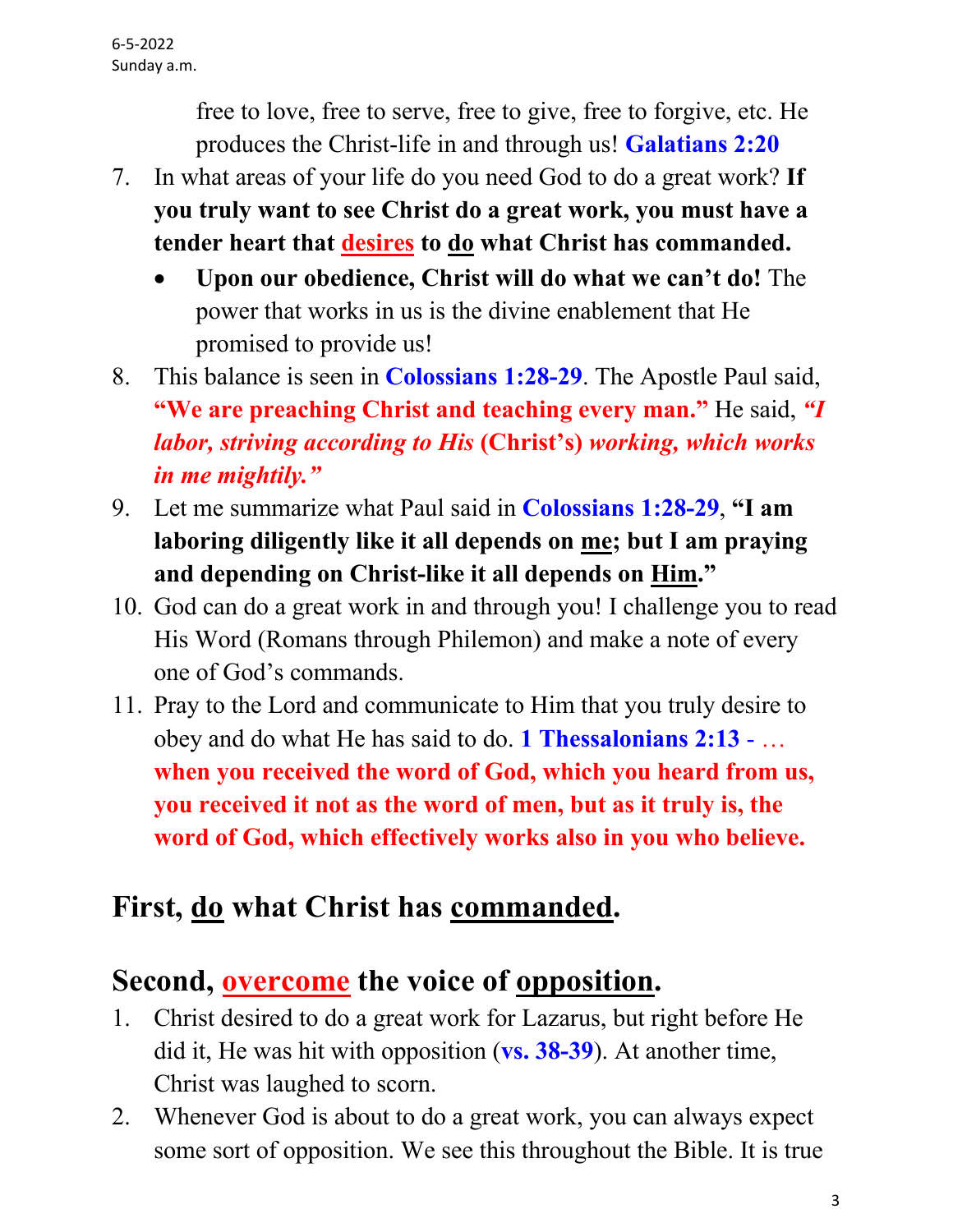concerning God's work on earth today, which is done through the local church, and it is also true in our personal lives.

 This was true during the time of Nehemiah's tenure as leader of Israel. When he got serious about seeing God do a great work in Jerusalem, there were two men, Sanballat and Tobiah, who were skeptics who tried to discourage him from the LORD's work. Look at **Nehemiah 2:17-20.** These kinds of people have always existed and always will.

 **Nehemiah 2:17-20 - Finally, I said to them, "You see the distress that we are in, how Jerusalem is devastated and its gates are burned with fire. Come, and let us rebuild the wall of Jerusalem so that we will no more be a reproach." 18 Then I told them that the hand of my God had been good to me and also about the king's words that he had spoken to me. And they said, "Let us rise up and build!" So they strengthened their hands for the good work. 19 But when Sanballat the Horonite, Tobiah the Ammonite subordinate, and Geshem the Arabian heard it, they laughed us to scorn, and despised us, and said, "What is this thing that you are doing? Are you rebelling against the king?" 20 Then answered I them and said to them, "The God of heaven, He will enable us to prosper. Therefore we, His servants, will arise and build, but you will have no portion, or right, or memorial in Jerusalem."**

- 3. **When you begin to get serious about the Lord and the things of God, especially when God is doing some awesome things in your life, the opposition will be stirred up to hinder His working.**
- 4. Sometimes that voice will come from friends, those around you, and sometimes even from family (Martha was Jesus' dear friend).

 **This can hurt deeply, but you can't let it stop you. There is another area where the opposition can come from and next week we will learn what that is.**